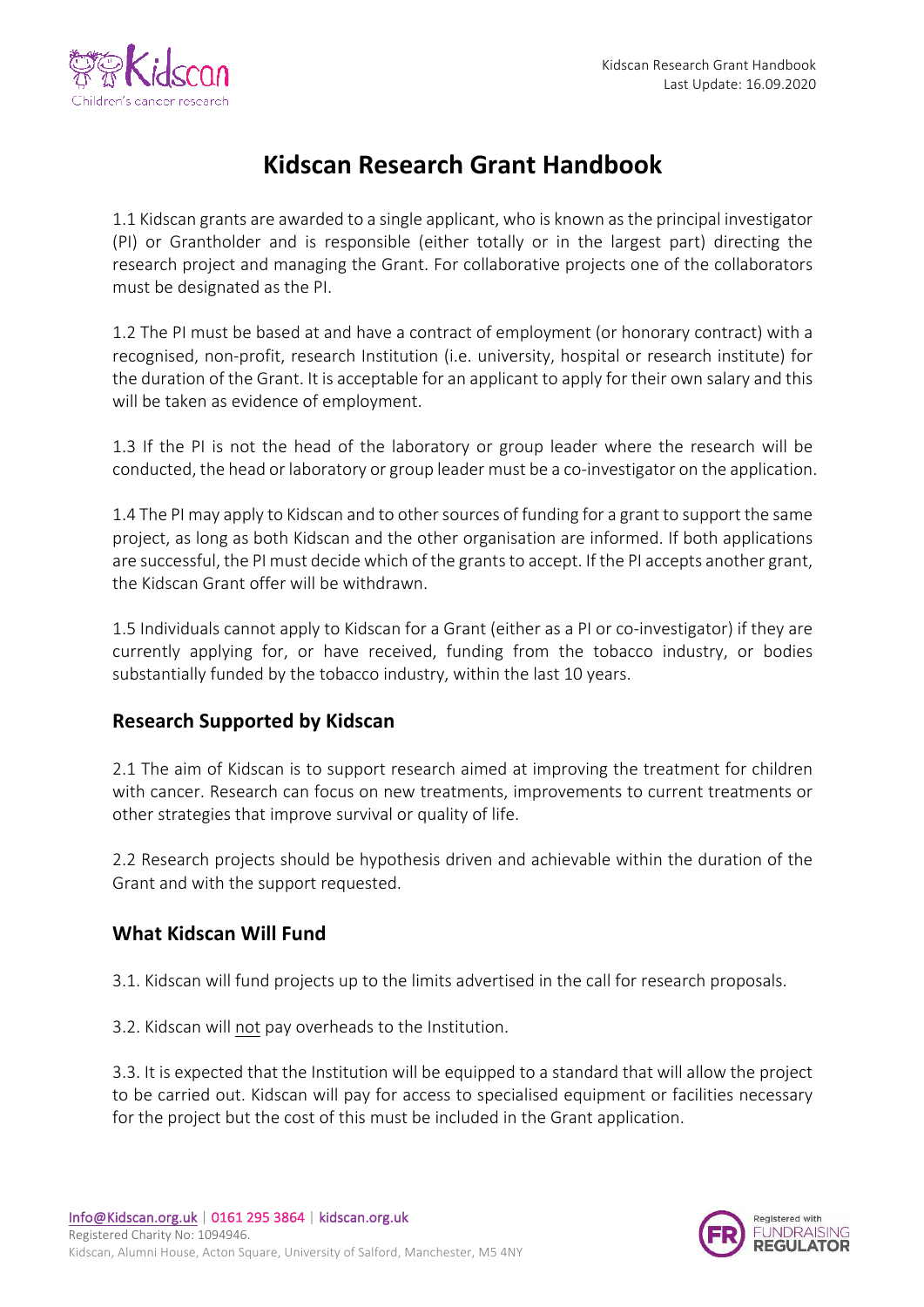

3.4. All the costs of carrying out the research project, which are not funded by Kidscan, must be funded by the PI's institution or from alternative sources.

3.5. Where a PhD studentship is funded it is the responsibility of the Institution to ensure that the student receives adequate training and supervision.

3.6 Should a PhD student leave, and be replaced, before the end date of the Grant then it is the Institution's responsibility to supplement any shortfall in the three years of funding required to allow the replacement student to complete their PhD studentship.

3.7 Kidscan and its funding partners must be informed of any PhD student leaving and be provided with details of the replacement student, as set out in Clause 24 of the general terms and conditions in this Handbook.

3.8 Kidscan does not employ the Grantholder or research personnel, including PhD students. The Institution must ensure that any necessary consultancy agreements or contracts of employment are issued in relation to the Grant. Kidscan accepts no responsibility for any costs or claims for which the Institution or any other organisation may be liable for as an employer or otherwise including, without limitation, redundancy, compensation, dismissal or discrimination claims.

3.9. Kidscan will fund research involving the use of animals. Any application must however, outline why this is essential and outline why no alternative methods are available. All animal work must be carried out under the 'Guidelines for the welfare and use of animals in cancer research' (British Journal of Cancer (2010), volume 102, pages 1555-1577).

## **How to Apply**

4.1. All applications must be made on the appropriate Kidscan application form. These will be available from Dr David Pye (Scientific Director) or via the Kidscan Website.

4.2. Applications should be submitted electronically to Dr David Pye (d.pye@salford.ac.uk)

4.3. Applications will be sent to the Kidscan Scientific Committee for review and for ranking based upon their scientific excellence and relevance to the mission of Kidscan.

4.4 The Scientific Committee will make recommendations to the Board of Trustees on the merit of all applications.

4.4 The Board of Trustees will authorise the award of grants based on scientific merit and the availability of funds.

4.5 The Board of Trustees of Kidscan may reject any application at any time, with or without giving the reason.

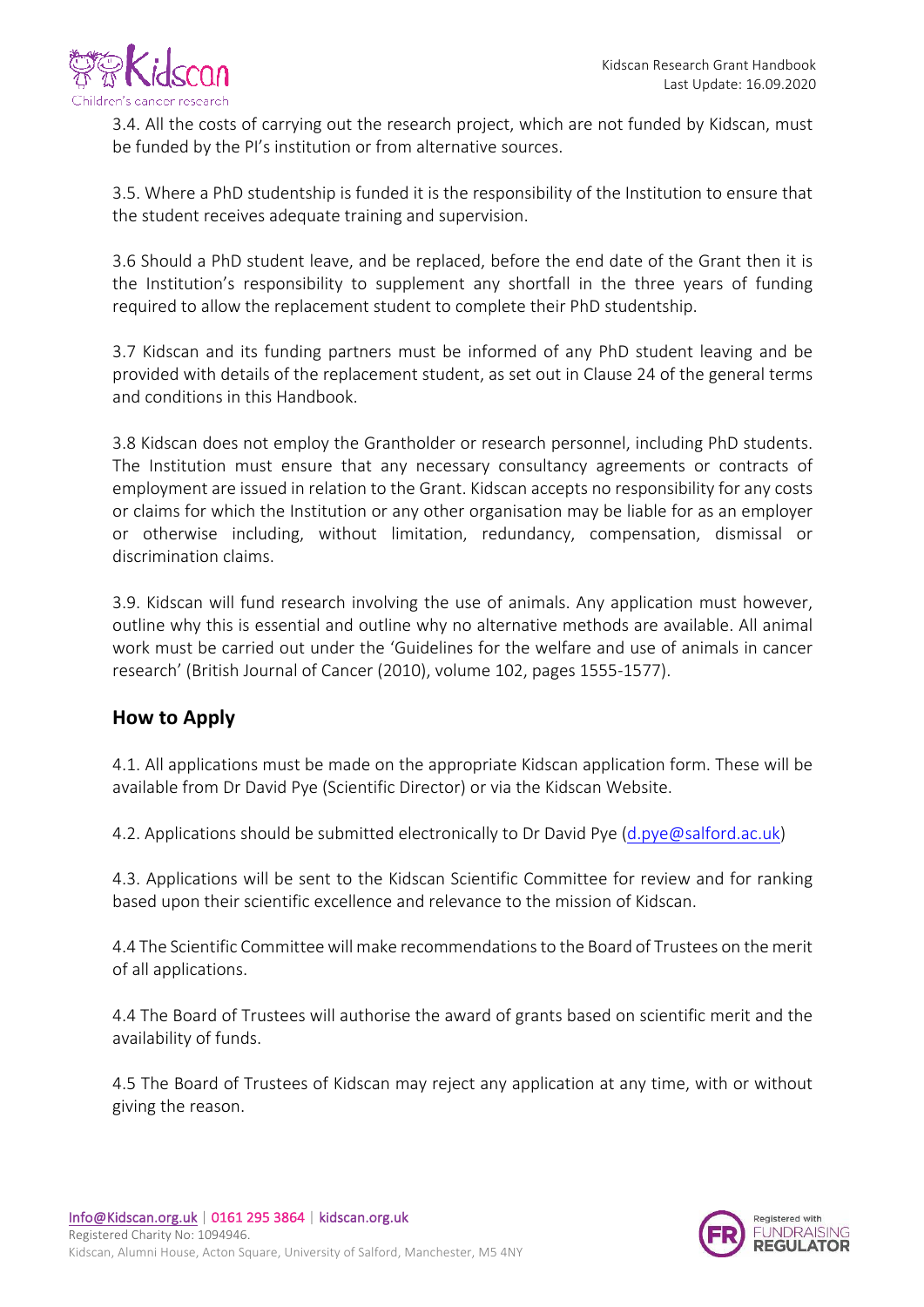

4.6 All applications are confidential and will only be disclosed to members of Kidscan staff, staff of its funding partners, and the Scientific Advisory Committee (marked as confidential) for their assessment. 

#### **Use of Grant Application Information and Data Protection**

5.1 Kidscan and its funding partners will use information provided on grant application forms for processing the application, and if successful the administration/award of the Grant, and for maintenance, review and payments of the Grant. The use of this data may include, but is not limited to:

- processing of grant applications, including general administration, management information systems and peer review of grant applications;
- preparation of materials for reviewers and members of the Scientific Advisory Committee;
- to attract funding from current and future funding partners to contribute to the funding of Grants:
- informing policy and for strategic use; and
- making it available on Kidscan and funding partners' websites and other publicly available databases, and in mailing lists, reports and other documents.

5.2 Kidscan is working towards compliance with the General Data Protection Regulation (GDPR) All personal data collected by Kidscan during the application or after the Grant is awarded will be handled in accordance with the principles of GDPR.

5.3 Institutions must provide, on request, a description of their student's areas of study e.g. undated abstracts, which Kidscan, and its funding partners, may use on any of their publications or websites.

## **GENERAL TERMS AND CONDITIONS FOR KIDSCAN AWARDS/GRANTS.**

The following conditions apply to any funding offered by Kidscan and accepted by the named Grantholder and their employing Institution (the "Grant").

The Grantholder and employing Institution will be deemed to have understood and accepted these conditions and are required to sign a copy of the Offer of Award when accepting the Grant. 

The parties to this agreement are: (a) Principal investigator and hereinafter known as "the Grantholder", (b) Place of employment of the Grantholder hereinafter known as "the Institution", and (c) Kidscan, a registered charity (no. 1094946) located at The University of Salford, Alumni House, Acton Square, Salford M5 4NY "the Charity".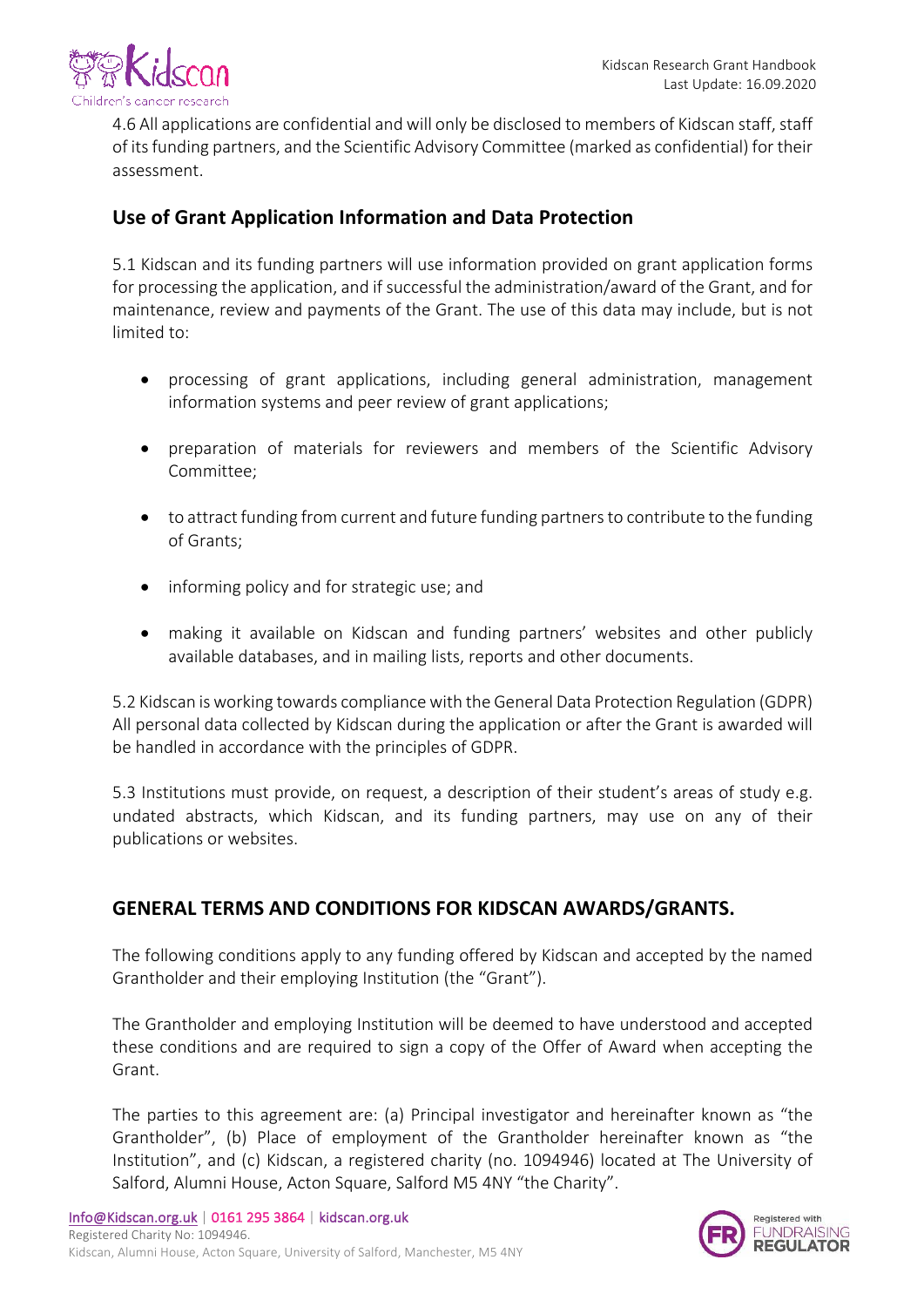

1. The Grantholder and the Institution hereby confirm that they understand and accept the conditions for making a Grant Application to the Charity. It is understood and agreed that the support provided by the Charity is intended to be personal to the Grantholder and creates no obligations or duties between the Charity and the Grantholder other than as set out in these conditions. The Grantholder will use reasonable endeavours to complete the research project within the period specified in the Grant Application or as otherwise agreed between the Grantholder and the Charity and at a cost not exceeding the overall Grant awarded by the Charity in terms of the Offer of Award. No material change to the nature of the research project will be undertaken without prior written approval of the Charity. All equipment purchased with funding awarded on a Grant from the Charity shall be the property and responsibility of the Institution.

2. The Grantholder may work independently or under the direction of or in partnership with other research workers, who may or may not also be receiving support from the Charity.

3. Neither the Grantholder nor staff or students covered in the Offer of Award is employed by the Charity, and the Charity does not accept any liability as an employer. Employer's oncosts in relation to the Grantholder and/or the said staff may be reimbursed by the Charity to the Institution from the overall Grant awarded by the Charity to the Grantholder, but responsibility for meeting these liabilities lies entirely with the Institution. Kidscan accepts no responsibility for any costs or claims for which the Institution or any other organisation may be liable for as an employer or otherwise including, without limitation, redundancy, compensation, dismissal or discrimination claims.

4. Nothing in the Offer of Award or in these conditions shall be deemed to constitute a partnership between the Charity and the Grantholder or the Institution and neither the Grantholder nor the Institution shall have any authority to bind the Charity in any way.

5. In any advertisement for research workers to be appointed by the Institution in relation to the research project, the Institution will state that the research project is funded by the Charity.

6. The Institution will arrange for its Finance Department to submit to the Charity quarterly in arrears on the Charity's Claim Form, and supported by suitable invoices (as determined by the Charity, acting reasonably), a claim detailing all costs incurred by the Grantholder in carrying out the research project during the quarter within the limits agreed in the Offer of Award.

The Charity will not reimburse any expenditure that is not claimed within 6 months of the end of a Grant Year, a "Grant Year" for this PhD studentship scheme being the period from  $1^{\text{st}}$  of October to the following 30<sup>th</sup> of September.

7. The Charity will not reimburse more than one research institution on the Grant; it is the responsibility of the Institution to put in place a charge-back arrangement with any collaborating research institutions.

8. For grants held in the UK, the Charity will only pay salaries on the nationally agreed UCEA pay scale, and will include in the award, anticipated increases due to inflation, subject to the

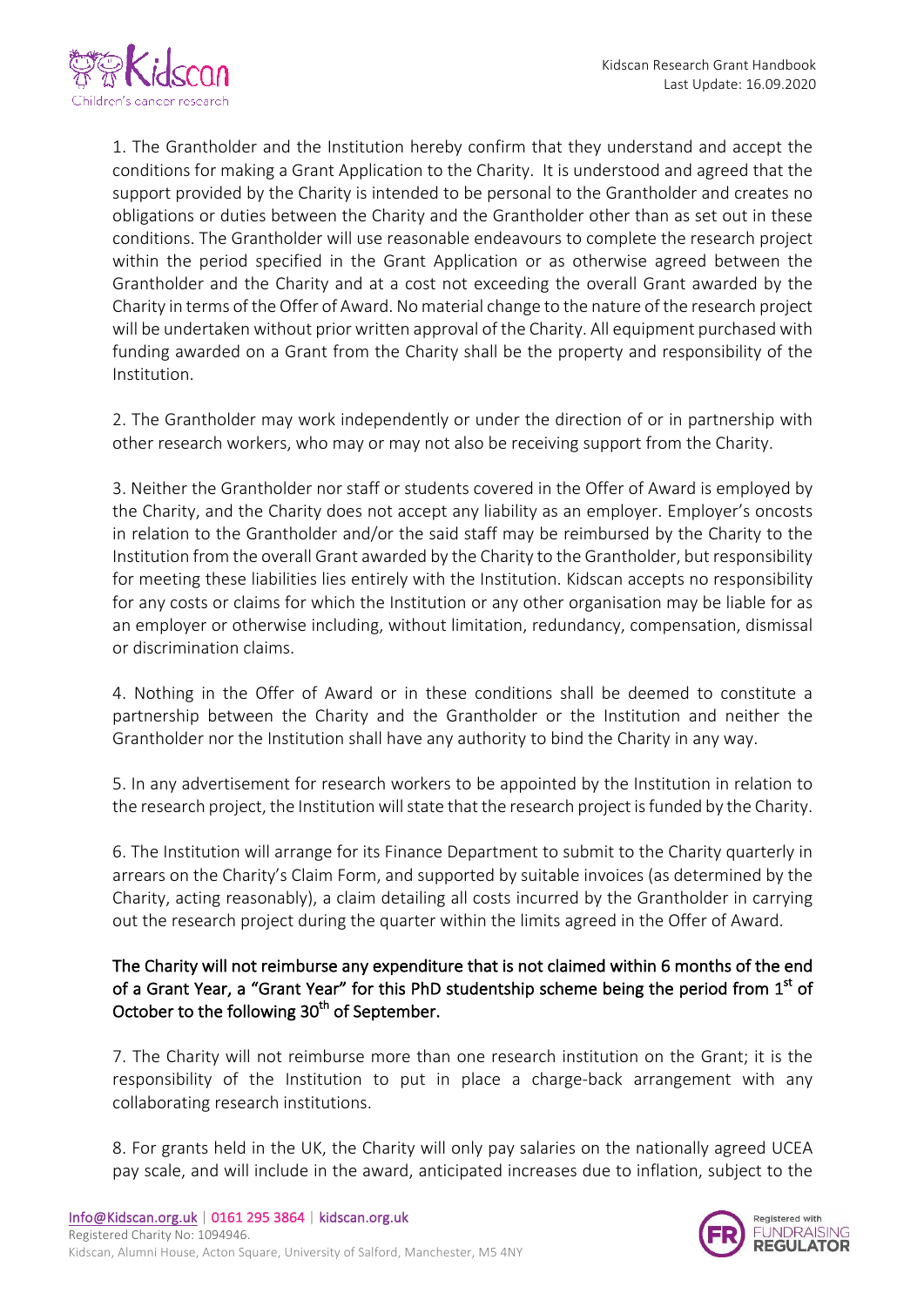

availability of funds. This increase is intended to cover nationally agreed pay awards only, and for the avoidance of doubt there will be no obligation on the Charity to fund any further increased pay awards, bonuses, merit awards or anything else.

9. The Institution undertakes to meet all other costs, taxes, charges and liabilities not covered by the Offer of Award but necessary for the Grantholder to successfully carry out the research project described in the Grant application.

10. The Grant awarded for years two and three of the project (if applicable) will be dependent upon the Grantholder making adequate progress in years one and two respectively.

- a) The Grantholder will submit (by hard copy or e-mail) 500-word reports on the progress made towards achieving the objectives set out in the Grant application, or as modified by subsequent agreement with the Charity, six months and eighteen months after the start of the Grant. These will be considered by the Charity to assess the progress achieved. Continued funding (if applicable) after the end of the first year is dependent upon the Charity accepting the six-month report and continued funding after the end of the second year is dependent upon the Charity accepting the eighteen-month report. Failure to submit these reports will result in the Grant being suspended.
- b) The Grantholder will supply to the Charity a final report on terms reasonably required by the Charity for the work of the research project within three months of the end date of the research project. If a request for further funding is submitted before the end date, an interim report will require to be submitted. Final payments due under the Grant will be withheld pending the Charity receiving and being satisfied with the final report. Reports will be shared with the Charity's funding partners and may be published on websites or in other documents. The Grantholder may, from time to time be required to take part in a ResearchFish survey of impacts and outputs arising from the Grant; this will continue for up to 6 years after the Grant terminates.

11. Subject to Clause 12 below, the Grantholder will assist the Charity in its policy of publicising as widely as possible its grants and progress in scientific research supported by the Charity, and will not enter into any restrictive publication arrangements in relation to any results, data or other information relating to or arising from the research project without the prior written consent of the Charity. The Charity will respect any reasonable requests from the Grantholder not to publish confidential information. In particular, it is hereby agreed by the Institution and the Grantholder that:

- a) The Grantholder will send the Charity an advance copy of all publications arising from the Grant within 7 days of them being accepted for publication.
- b) Any press or media releases relating to the research supported by the Grant will acknowledge the financial assistance given by the Charity and its funding partners, in the text.
- c) The Institution will send the Charity an advance copy of any press or media releases relating to the research supported by the Grant not less than 7 days before they are released.

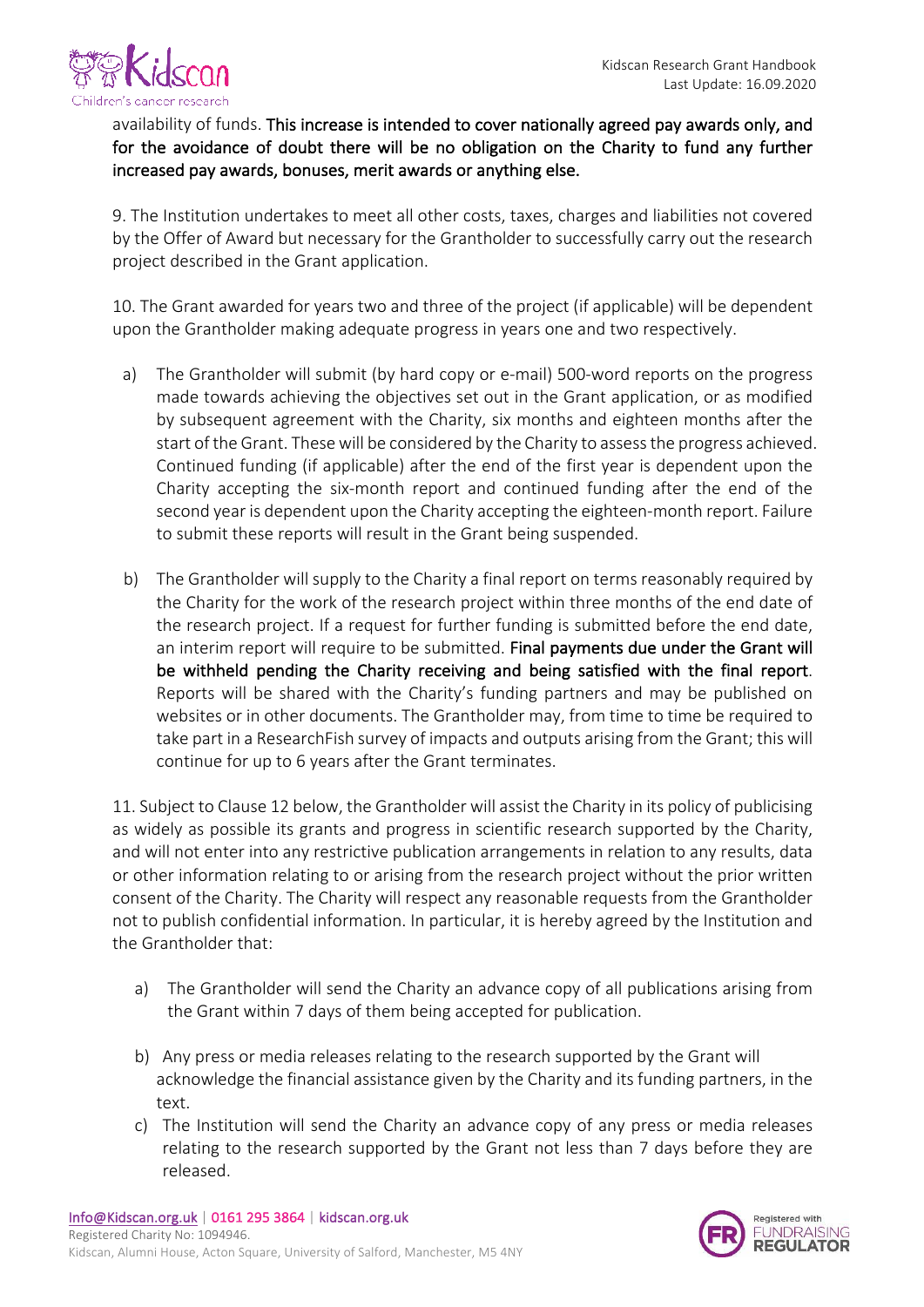

- d) The Charity may use the Grant application, final and any interim reports in such manner as it may think fit and may copy, publish and distribute the Grant application and such reports or parts of them in any part of the world without payment to the Grantholder or the Institution provided that in doing so it acknowledges the Grantholder and the Institution as the source.
- e) The Grantholder and the Institution will acknowledge the financial assistance given by the Charity and its funding partners, in any published documents related to the research supported by the Grant, either in the text or in a footnote.

## **Commercial Benefits**

12. The Institution and/or the Grantholder are required to consider and inform the Charity of any results, data and/or other information arising from the Grant funded research project including any intellectual property rights they may contain which might be suitable for commercial exploitation. Publication or any other form of public presentation of said results, data and/or other information should not occur until after that consideration in order to ensure all the necessary steps to protect any intellectual property rights are taken prior to disclosure. There should, however, be no unnecessary delay before publication.

13. The Institution and the Grantholder shall use reasonable endeavours to exploit commercially the results, data and/or other information arising from the research project in a manner conducive to maximising the commercial benefit (as defined hereafter) arising there from, except where it is otherwise agreed with the Charity (either itself or through its agent).

14. Any benefit resulting from commercial exploitation (including, but not limited to, any monies, shares, options or other rights) arising from the Grant funded research project, hereafter known as the Revenue Income, whether such commercial exploitation is affected by the Institution or the Charity (either itself or through its agent), shall following reimbursement of direct costs incurred in carrying out the exploitation, be divided equally between the Institution on the one hand and the Charity (or its agent) on the other. In the event that the research project is not wholly funded by the Charity, a revenue share shall be agreed which reflects the relative contribution of all parties involved.

15. Before entering into any arrangement with a third party or commencing any procedure (including patent application) in relation to any results, data and/or information arising from the research project the Institution and/or the Grantholder will:

a) provide on a confidential basis to the Charity (or its agent) in such reasonable detail as may be requested details of the proposals for the exploitation of the results, data and/or information, including, where possible, details of any agreement it is proposed that the Institution and/or the Grantholder enter into with any third party, the identity of that third party and that third party's intentions with regard to the use or exploitation of the results, data or information; and

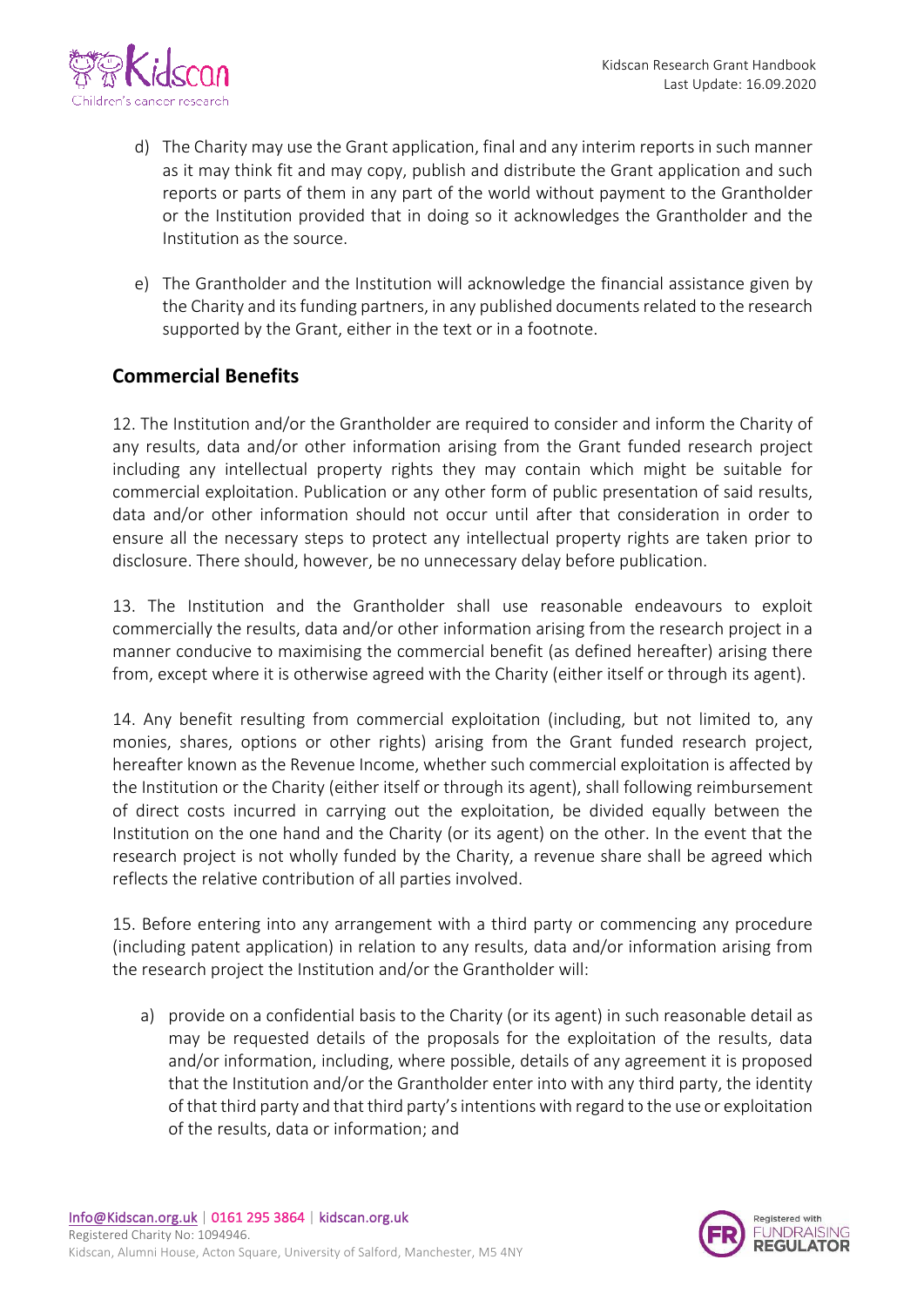

- b) take into account in its negotiations with third parties any representations made by the Charity bearing in mind the legitimate interest of the Charity in such negotiations as a potential recipient of a share of the Revenue Income and, keep the Charity (or its agent) fully advised on a confidential basis as to the progress of such negotiations; and
- c) provide on a confidential basis detailed accounts of Revenue Income and relative costs at such frequency and in such detail as required from time to time by the Charity (or its agent), and in any case not less than once a year.

16. The Institution shall allow the Charity, (or its agent), to meet and discuss with the Grantholder any results, data and/or information arising from the Grant funded research project and any potential for the protection of such intellectual property and for the commercial exploitation of the research. If any of the said results, data and/or information are deemed protectable or have potential for commercial exploitation then the Charity (or its agent) will inform the Institution.

17. The Charity reserves the right to exploit (either itself or through its agent) the said results, data and/or information and apply for patents in its own name, if and to the extent that:

- a) the Institution decides not to take active steps towards protecting the intellectual property and/or exploiting the same within 6 months of the same being documented by the Institution and/or the Grantholder; or
- b) prior thereto, the Institution states in writing that it does not intend to exploit the same; or
- c) the Institution agrees with the Charity (or its agent) to allow the Charity (or its agent) the right to exploit the same.

In the event of the Charity exercising its right to exploit the results, data and/or other information under the terms of this Clause 17, the Institution and the Grantholder will forthwith upon request assign to the Charity (or its agent) for no cost their respective whole right, title and interest in and to the results, data and/or other information, and will co-operate fully with the Charity (or its agent) in entering into such other documents and taking such steps at the expense of the Charity (or its agent) as may be reasonably necessary to allow the Charity (or its agent) to exploit fully and effectively the results, data and/or other information.

## **Scientific Integrity**

18. In the rare event of scientific fraud occurring the Charity wishes to make it clear that it is the responsibility of the Institution to investigate this. The Offer of Award is dependent upon the Institution being able to produce evidence of the procedure for dealing with scientific fraud.

19. If a case of scientific fraud is suspected in the course of the research the Charity should be notified and kept informed of further developments. At the initial stages of the enquiry the Charity would not normally suspend the Grant. However, if adequate steps are not taken to

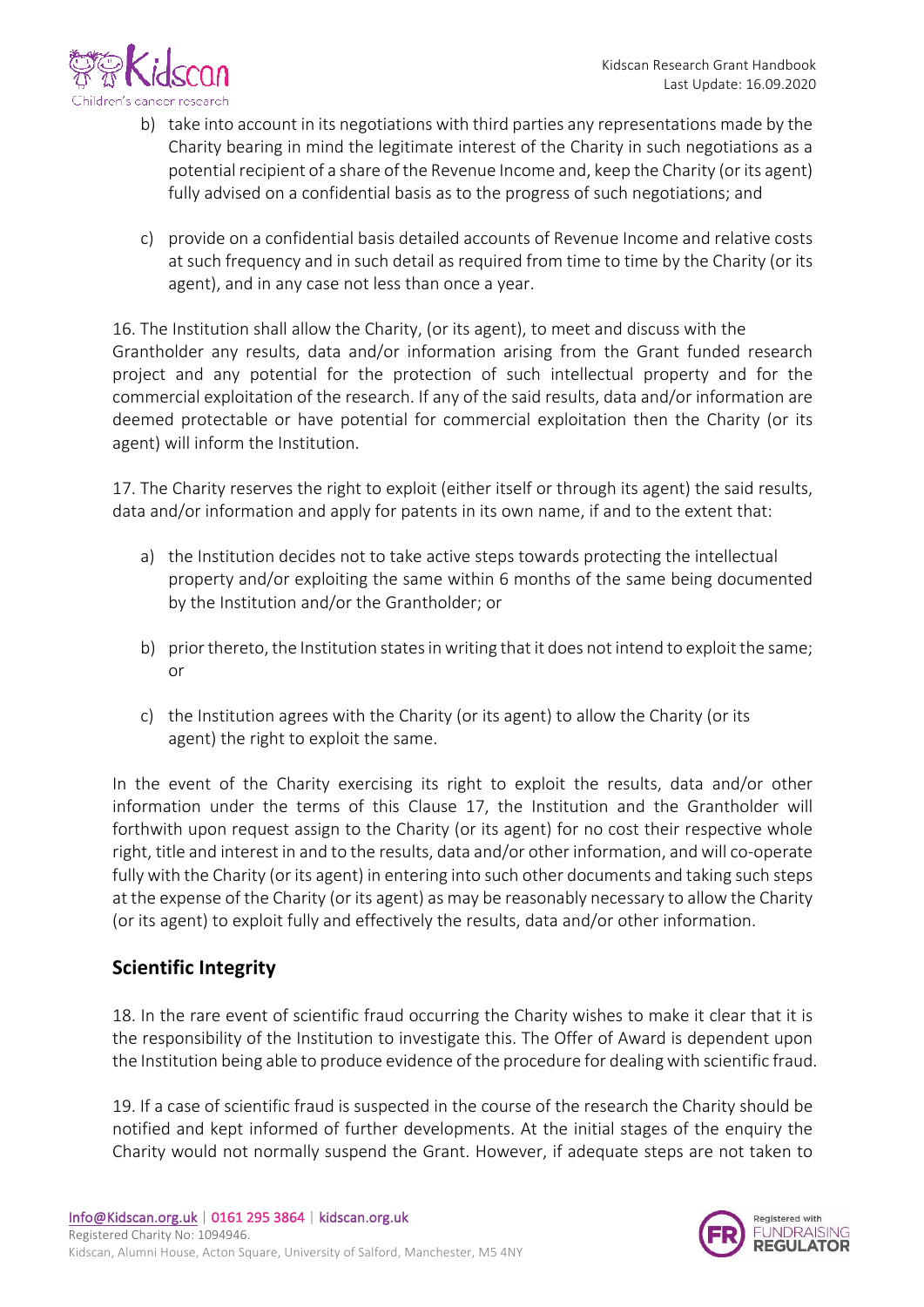

proceed with the investigation the Charity will suspend the Grant. If fraud is proven, the Charity will terminate the Grant immediately.

## **For PhD studentships**

20. Unless otherwise agreed with the Charity, students must be recruited at a time that allows them to complete their Studentship during the Grant period stated in the Offer of Award.

21. The Charity will consider requests for extensions for part-time students or students who elect to take parental or other long-term leave during their studentship.

22. The Charity will not be involved in the recruitment of PhD students for Grants awarded. The Grantholder and the Institution should have robust selection processes place

23. Students may spend up to 10 per cent of their time on teaching duties, if agreement has been obtained from their supervisor.

24. The Grantholder and the Institution must report (or ensure that the student reports), from time to time, to the Charity and/or its funding partners, in the manner requested by the Charity. Grant information will be made available on web sites and other publicly available databases of the Charity and its funding partners. Some reports, documents and mailing lists will also include this information. The information required includes, but is not limited to the following:

- within thirty days of the Grant commencement: the student's name, email address, project title and actual start date, plus other information relevant to the studentship that the Charity may request;
- on completion of the Studentship: the student's thesis title, abstract and outcome of the viva voce examination;
- if a student fails to complete their PhD: the reason set out in full;
- information about the student's first post after completion of their PhD and, if the first post is 12-months or less, the student's second post; and
- Subject to applicable laws, equality, diversity and inclusion information regarding the student.

This information will be used to enable the Charity, and its funding partners, to communicate directly with the students; to provide them with access to networking events; to facilitate accurate reporting on their research and its outputs; and to enable the Charity to review and improve its reporting.

25. Institutions must ensure that supervisors, students and project collaborators are made aware what information, including personal data, is provided to the Charity, and how that information about their studentship will be used by both the Charity and its funding partners.

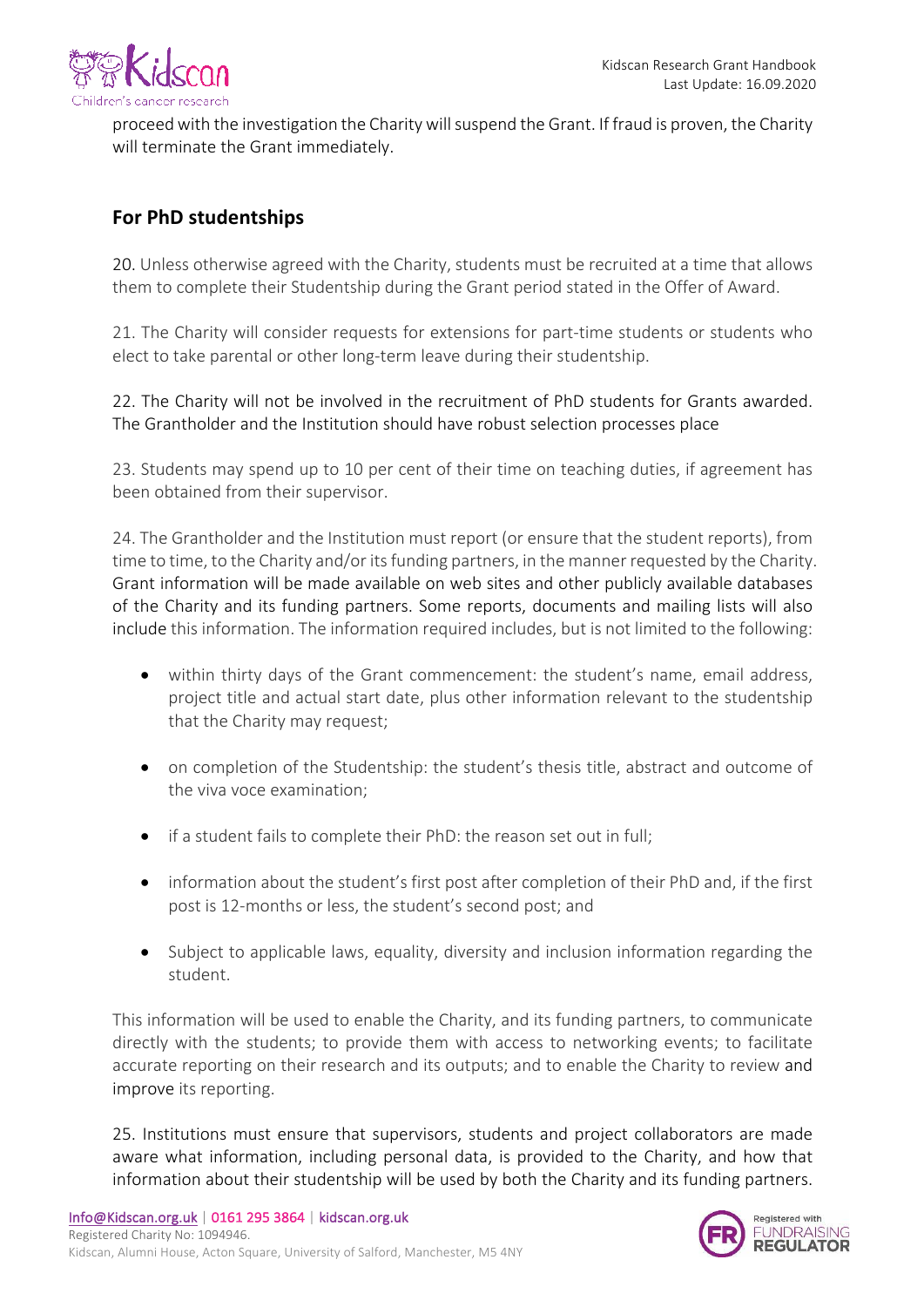

Grantholders and students may choose to opt out of being contacted at any point, provided they comply with all other terms and conditions associated with the Grant.

26. The Institution is responsible for ensuring that students and supervisors have access to effective procedures for resolving problems or complaints arising from the administration and supervision of studentships.

27. The Institution is responsible for ensuring that students are familiar with the complaints procedure and the Quality Assurance Agency (QAA) guidance for students on dealing with complaints regarding universities.

#### **Research Governance**

28. The Institution is responsible for ensuring that ethical issues relating to a students' research project funded by the Charity are identified and brought to the attention of the relevant regulatory or approval organisation. Ethical approval to undertake the research must be granted before any work begins. Ethical issues may include, but are not limited to:

- involvement of human participants or tissue;
- relevant codes of practice:
- $\bullet$  the use of animals:
- use of data in research:
- research that may result in damage to the environment; and
- use of sensitive economic, social or personal data.

29. The Institution is responsible for ensuring a safe working environment is provided for all individuals involved in the student's research project. Policy and health and safety matters must meet all regulatory and legislative requirements and use examples of best practice recommended by the Health and Safety Executive.

30. The Institution must ensure that appropriate care is taken when working off-site and that all reasonable health and safety factors are addressed.

31. The Institution must ensure the research conforms with all relevant laws and regulations that apply to the research including, but not limited to health and safety, genetic modification, the use of animals, stem cells, human tissue, human volunteers and patient information, ensuring that:

- a) the research is conducted to the appropriate ethical standards;
- b) the research is conducted to the appropriate scientific standards;
- c) information relating to the research is handled, stored and disseminated appropriately;
- d) all appropriate health and safety regulations are enforced;
- e) proper financial and accounting procedures are followed; and
- f) a quality research culture is fostered within the Institution.